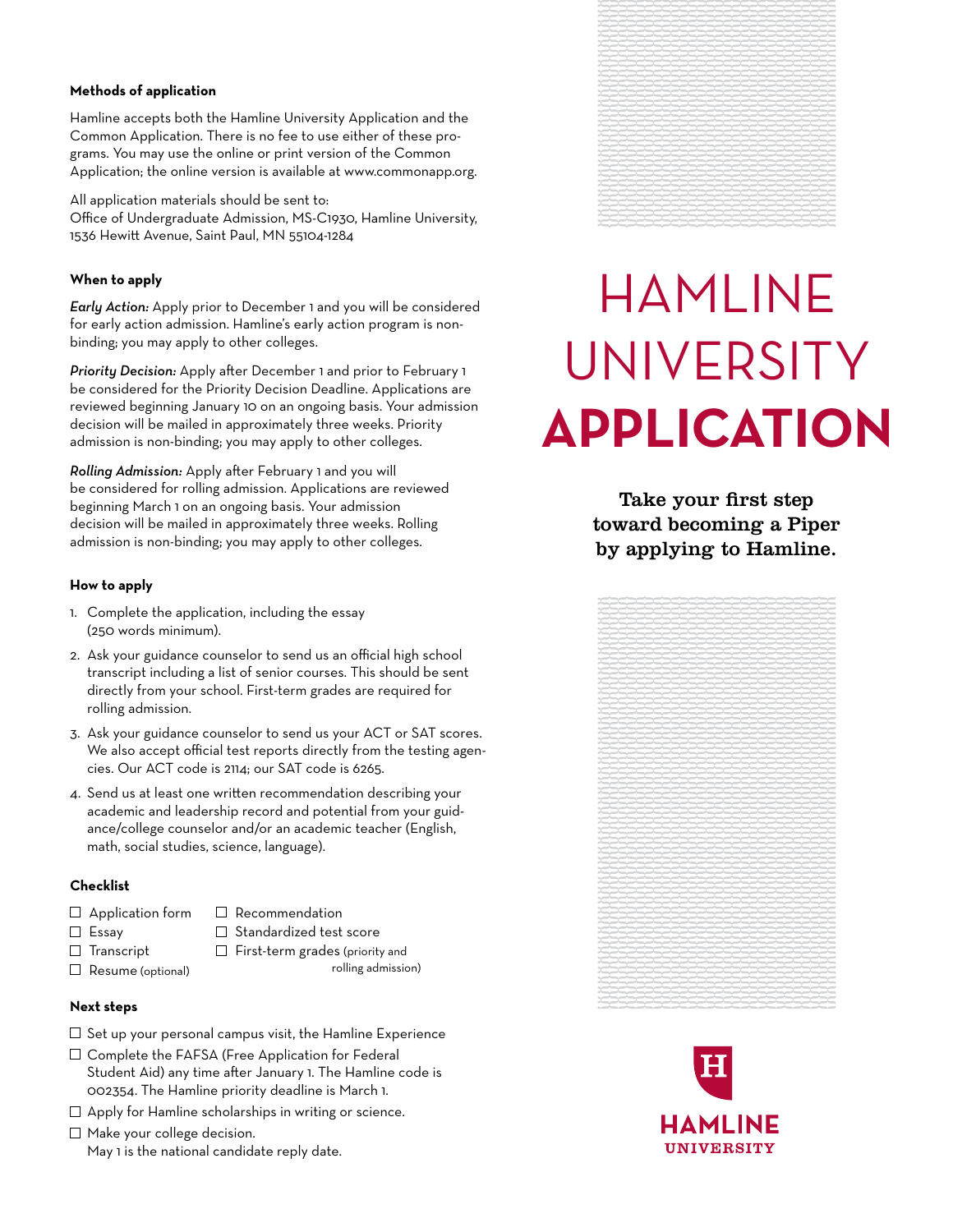# **APPLICATION FOR ADMISSION**

| Student Data (all fields required)                                                                                                            |                                            |                                  |
|-----------------------------------------------------------------------------------------------------------------------------------------------|--------------------------------------------|----------------------------------|
|                                                                                                                                               |                                            |                                  |
|                                                                                                                                               |                                            |                                  |
|                                                                                                                                               |                                            |                                  |
|                                                                                                                                               |                                            |                                  |
|                                                                                                                                               |                                            |                                  |
|                                                                                                                                               |                                            |                                  |
|                                                                                                                                               |                                            |                                  |
| Are you a U.S. citizen? $\Box$ Yes $\Box$ No If "no," are you a permanent resident? $\Box$ Yes $\Box$ No                                      |                                            |                                  |
| How many years have you lived in the U.S.? __________                                                                                         |                                            |                                  |
| College Plans (all fields required)                                                                                                           |                                            |                                  |
| Admission plans and deadlines: □Early action (December 1) □Priority Decision □Rolling admission for fall 20____ or spring 20____              |                                            |                                  |
|                                                                                                                                               |                                            |                                  |
| Do you plan to live on campus? $\Box$ Yes $\Box$ No If "no," what are your residence plans?                                                   |                                            |                                  |
| Will you apply for need-based financial aid? $\Box$ Yes $\Box$ No Will you apply for Hamline Departmental Scholarships? $\Box$ Yes $\Box$ No  |                                            |                                  |
| List all colleges to which you have applied, or intend to apply, for admission________________________________                                |                                            |                                  |
|                                                                                                                                               |                                            |                                  |
|                                                                                                                                               |                                            |                                  |
| Hamline is an engaging and diverse academic community committed to your learning and development.                                             |                                            |                                  |
|                                                                                                                                               |                                            |                                  |
|                                                                                                                                               |                                            |                                  |
|                                                                                                                                               |                                            |                                  |
|                                                                                                                                               |                                            |                                  |
|                                                                                                                                               |                                            |                                  |
| Family Data (all fields required)                                                                                                             |                                            |                                  |
|                                                                                                                                               | Parent name in full_                       |                                  |
| $\Box$ Mother $\Box$ Father $\Box$ I reside with this parent                                                                                  | $\square$ Mother $\square$ Father          | $\Box$ I reside with this parent |
|                                                                                                                                               |                                            |                                  |
|                                                                                                                                               |                                            |                                  |
|                                                                                                                                               |                                            |                                  |
| College, degree(s), and year of graduation                                                                                                    | College, degree(s), and year of graduation |                                  |
|                                                                                                                                               |                                            |                                  |
|                                                                                                                                               |                                            |                                  |
| Parents' marital status (relative to each other): $\Box$ Never married $\Box$ Married $\Box$ Widowed $\Box$ Separated $\Box$ Divorced         |                                            |                                  |
| If you reside with someone other than your parent, please give full name, relationship, and address of guardian with whom you legally reside. |                                            |                                  |
|                                                                                                                                               |                                            |                                  |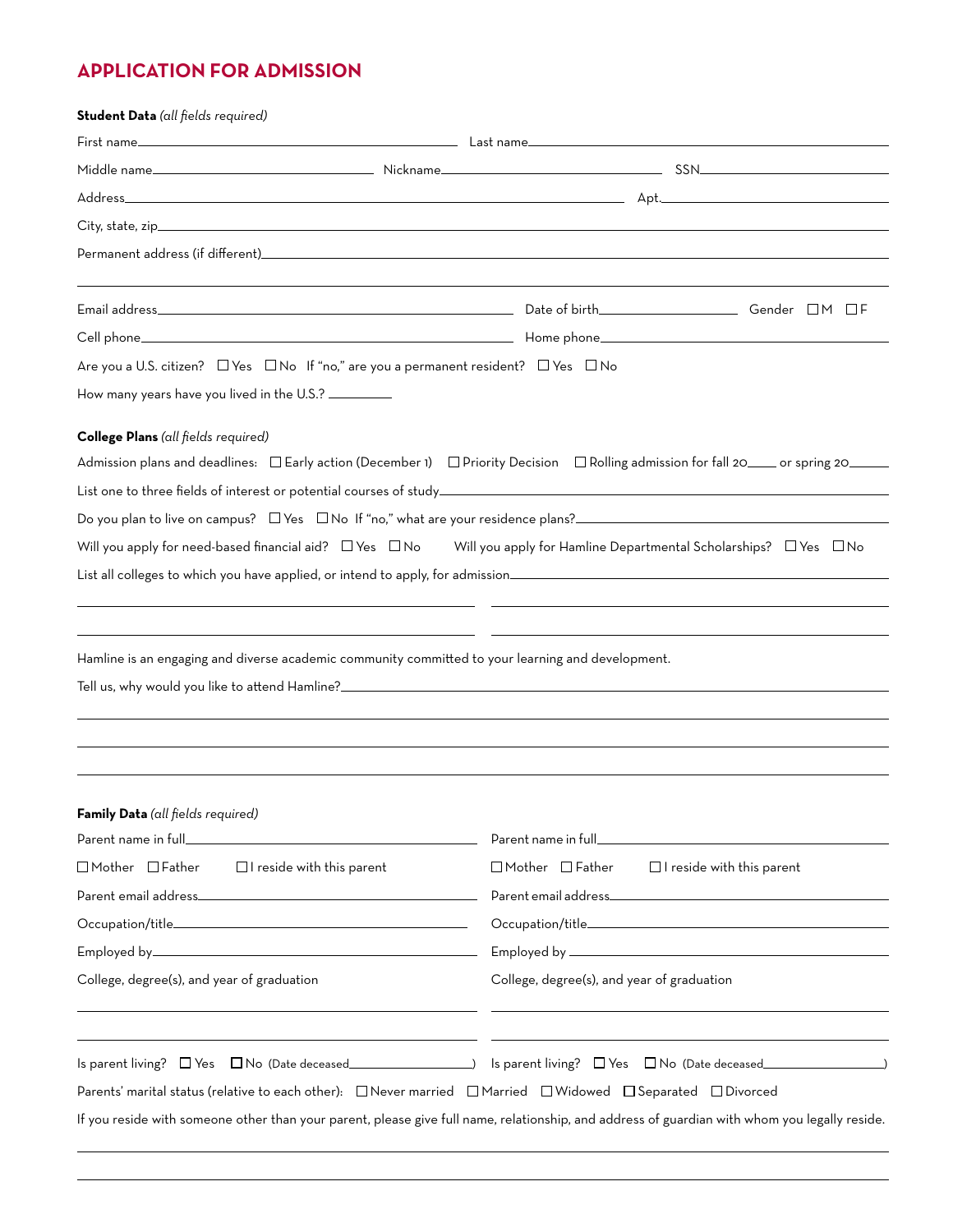| Have any members of your family attended Hamline University? $\Box$ Yes $\Box$ No<br>If so, please list their names and relationship to you.<br>Educational Data (all fields required)<br>Indicate the type of school you attend $\Box$ public $\Box$ private $\Box$ charter $\Box$ home school<br>List your senior year courses and course length (1 term, 2 terms, 1 semester, 2 semesters, etc.).<br>Please list all other high schools, summer schools, programs, and institutes you have attended since ninth grade.<br>List all colleges at which you will have taken courses for credit. Please have an official transcript sent from each institution.<br>If you have completed or are completing courses though the Minnesota Post-secondary Enrollment Options program or<br>College in the Schools, please check here $\square$<br>Dates attended_____________<br>School.<br><b>Example 2018 Location (city, state). Construction (city, state)</b><br>Dates attended<br>I have taken/will take □ ACT Date of ACT_______________________ACT score_______________<br>Activities, Involvement, and Athletics<br>Using this form or a personal resume, tell us your involvement in high school and the community between ninth grade and graduation.<br>Grade level<br>Activity<br>I plan to pursue this activity/interest in college<br>$\Box$ Yes $\Box$ No $\Box$ Maybe<br><u> 1989 - Johann Stoff, fransk politik (f. 1989)</u><br>9 10 11 12<br><u> 1989 - Johann Stoff, amerikansk politiker (d. 1989)</u><br>□ Yes □ No □ Maybe<br>9 10 11 12<br><u> 1989 - Johann Stoff, fransk politik (f. 1989)</u><br>□ Yes □ No □ Maybe<br>9 10 11 12<br><u> 1999 - Johann Stoff, fransk politik (d. 1989)</u><br>$\Box$ Yes $\Box$ No $\Box$ Maybe<br>9 10 11 12<br><u> 1989 - Johann Stoff, amerikansk politiker (d. 1989)</u><br>□ Yes □ No □ Maybe<br>9 10 11 12<br><u> 1989 - Johann Stoff, deutscher Stoffen und der Stoffen und der Stoffen und der Stoffen und der Stoffen und der</u><br>$\Box$ Yes $\Box$ No $\Box$ Maybe<br>9 10 11 12<br><u> 1989 - Andrea Barbara, amerikan personal dan personal dan personal dan personal dan personal dan personal da</u><br>$\Box$ Yes $\Box$ No $\Box$ Maybe<br>9 10 11 12<br><u> 1989 - Johann Stoff, deutscher Stoffen und der Stoffen und der Stoffen und der Stoffen und der Stoffen und der</u><br>$\Box$ Yes $\Box$ No $\Box$ Maybe<br>9 10 11 12 |  |  | Give names and ages of your brothers and sisters. If they have attended college, give the names of the institutions attended. |  |
|---------------------------------------------------------------------------------------------------------------------------------------------------------------------------------------------------------------------------------------------------------------------------------------------------------------------------------------------------------------------------------------------------------------------------------------------------------------------------------------------------------------------------------------------------------------------------------------------------------------------------------------------------------------------------------------------------------------------------------------------------------------------------------------------------------------------------------------------------------------------------------------------------------------------------------------------------------------------------------------------------------------------------------------------------------------------------------------------------------------------------------------------------------------------------------------------------------------------------------------------------------------------------------------------------------------------------------------------------------------------------------------------------------------------------------------------------------------------------------------------------------------------------------------------------------------------------------------------------------------------------------------------------------------------------------------------------------------------------------------------------------------------------------------------------------------------------------------------------------------------------------------------------------------------------------------------------------------------------------------------------------------------------------------------------------------------------------------------------------------------------------------------------------------------------------------------------------------------------------------------------------------------------------------------------------------------------------------------------------------------------------------------------------------|--|--|-------------------------------------------------------------------------------------------------------------------------------|--|
|                                                                                                                                                                                                                                                                                                                                                                                                                                                                                                                                                                                                                                                                                                                                                                                                                                                                                                                                                                                                                                                                                                                                                                                                                                                                                                                                                                                                                                                                                                                                                                                                                                                                                                                                                                                                                                                                                                                                                                                                                                                                                                                                                                                                                                                                                                                                                                                                               |  |  |                                                                                                                               |  |
|                                                                                                                                                                                                                                                                                                                                                                                                                                                                                                                                                                                                                                                                                                                                                                                                                                                                                                                                                                                                                                                                                                                                                                                                                                                                                                                                                                                                                                                                                                                                                                                                                                                                                                                                                                                                                                                                                                                                                                                                                                                                                                                                                                                                                                                                                                                                                                                                               |  |  |                                                                                                                               |  |
|                                                                                                                                                                                                                                                                                                                                                                                                                                                                                                                                                                                                                                                                                                                                                                                                                                                                                                                                                                                                                                                                                                                                                                                                                                                                                                                                                                                                                                                                                                                                                                                                                                                                                                                                                                                                                                                                                                                                                                                                                                                                                                                                                                                                                                                                                                                                                                                                               |  |  |                                                                                                                               |  |
|                                                                                                                                                                                                                                                                                                                                                                                                                                                                                                                                                                                                                                                                                                                                                                                                                                                                                                                                                                                                                                                                                                                                                                                                                                                                                                                                                                                                                                                                                                                                                                                                                                                                                                                                                                                                                                                                                                                                                                                                                                                                                                                                                                                                                                                                                                                                                                                                               |  |  |                                                                                                                               |  |
|                                                                                                                                                                                                                                                                                                                                                                                                                                                                                                                                                                                                                                                                                                                                                                                                                                                                                                                                                                                                                                                                                                                                                                                                                                                                                                                                                                                                                                                                                                                                                                                                                                                                                                                                                                                                                                                                                                                                                                                                                                                                                                                                                                                                                                                                                                                                                                                                               |  |  |                                                                                                                               |  |
|                                                                                                                                                                                                                                                                                                                                                                                                                                                                                                                                                                                                                                                                                                                                                                                                                                                                                                                                                                                                                                                                                                                                                                                                                                                                                                                                                                                                                                                                                                                                                                                                                                                                                                                                                                                                                                                                                                                                                                                                                                                                                                                                                                                                                                                                                                                                                                                                               |  |  |                                                                                                                               |  |
|                                                                                                                                                                                                                                                                                                                                                                                                                                                                                                                                                                                                                                                                                                                                                                                                                                                                                                                                                                                                                                                                                                                                                                                                                                                                                                                                                                                                                                                                                                                                                                                                                                                                                                                                                                                                                                                                                                                                                                                                                                                                                                                                                                                                                                                                                                                                                                                                               |  |  |                                                                                                                               |  |
|                                                                                                                                                                                                                                                                                                                                                                                                                                                                                                                                                                                                                                                                                                                                                                                                                                                                                                                                                                                                                                                                                                                                                                                                                                                                                                                                                                                                                                                                                                                                                                                                                                                                                                                                                                                                                                                                                                                                                                                                                                                                                                                                                                                                                                                                                                                                                                                                               |  |  |                                                                                                                               |  |
|                                                                                                                                                                                                                                                                                                                                                                                                                                                                                                                                                                                                                                                                                                                                                                                                                                                                                                                                                                                                                                                                                                                                                                                                                                                                                                                                                                                                                                                                                                                                                                                                                                                                                                                                                                                                                                                                                                                                                                                                                                                                                                                                                                                                                                                                                                                                                                                                               |  |  |                                                                                                                               |  |
|                                                                                                                                                                                                                                                                                                                                                                                                                                                                                                                                                                                                                                                                                                                                                                                                                                                                                                                                                                                                                                                                                                                                                                                                                                                                                                                                                                                                                                                                                                                                                                                                                                                                                                                                                                                                                                                                                                                                                                                                                                                                                                                                                                                                                                                                                                                                                                                                               |  |  |                                                                                                                               |  |
|                                                                                                                                                                                                                                                                                                                                                                                                                                                                                                                                                                                                                                                                                                                                                                                                                                                                                                                                                                                                                                                                                                                                                                                                                                                                                                                                                                                                                                                                                                                                                                                                                                                                                                                                                                                                                                                                                                                                                                                                                                                                                                                                                                                                                                                                                                                                                                                                               |  |  |                                                                                                                               |  |
|                                                                                                                                                                                                                                                                                                                                                                                                                                                                                                                                                                                                                                                                                                                                                                                                                                                                                                                                                                                                                                                                                                                                                                                                                                                                                                                                                                                                                                                                                                                                                                                                                                                                                                                                                                                                                                                                                                                                                                                                                                                                                                                                                                                                                                                                                                                                                                                                               |  |  |                                                                                                                               |  |
|                                                                                                                                                                                                                                                                                                                                                                                                                                                                                                                                                                                                                                                                                                                                                                                                                                                                                                                                                                                                                                                                                                                                                                                                                                                                                                                                                                                                                                                                                                                                                                                                                                                                                                                                                                                                                                                                                                                                                                                                                                                                                                                                                                                                                                                                                                                                                                                                               |  |  |                                                                                                                               |  |
|                                                                                                                                                                                                                                                                                                                                                                                                                                                                                                                                                                                                                                                                                                                                                                                                                                                                                                                                                                                                                                                                                                                                                                                                                                                                                                                                                                                                                                                                                                                                                                                                                                                                                                                                                                                                                                                                                                                                                                                                                                                                                                                                                                                                                                                                                                                                                                                                               |  |  |                                                                                                                               |  |
|                                                                                                                                                                                                                                                                                                                                                                                                                                                                                                                                                                                                                                                                                                                                                                                                                                                                                                                                                                                                                                                                                                                                                                                                                                                                                                                                                                                                                                                                                                                                                                                                                                                                                                                                                                                                                                                                                                                                                                                                                                                                                                                                                                                                                                                                                                                                                                                                               |  |  |                                                                                                                               |  |
|                                                                                                                                                                                                                                                                                                                                                                                                                                                                                                                                                                                                                                                                                                                                                                                                                                                                                                                                                                                                                                                                                                                                                                                                                                                                                                                                                                                                                                                                                                                                                                                                                                                                                                                                                                                                                                                                                                                                                                                                                                                                                                                                                                                                                                                                                                                                                                                                               |  |  |                                                                                                                               |  |
|                                                                                                                                                                                                                                                                                                                                                                                                                                                                                                                                                                                                                                                                                                                                                                                                                                                                                                                                                                                                                                                                                                                                                                                                                                                                                                                                                                                                                                                                                                                                                                                                                                                                                                                                                                                                                                                                                                                                                                                                                                                                                                                                                                                                                                                                                                                                                                                                               |  |  |                                                                                                                               |  |
|                                                                                                                                                                                                                                                                                                                                                                                                                                                                                                                                                                                                                                                                                                                                                                                                                                                                                                                                                                                                                                                                                                                                                                                                                                                                                                                                                                                                                                                                                                                                                                                                                                                                                                                                                                                                                                                                                                                                                                                                                                                                                                                                                                                                                                                                                                                                                                                                               |  |  |                                                                                                                               |  |
|                                                                                                                                                                                                                                                                                                                                                                                                                                                                                                                                                                                                                                                                                                                                                                                                                                                                                                                                                                                                                                                                                                                                                                                                                                                                                                                                                                                                                                                                                                                                                                                                                                                                                                                                                                                                                                                                                                                                                                                                                                                                                                                                                                                                                                                                                                                                                                                                               |  |  |                                                                                                                               |  |
|                                                                                                                                                                                                                                                                                                                                                                                                                                                                                                                                                                                                                                                                                                                                                                                                                                                                                                                                                                                                                                                                                                                                                                                                                                                                                                                                                                                                                                                                                                                                                                                                                                                                                                                                                                                                                                                                                                                                                                                                                                                                                                                                                                                                                                                                                                                                                                                                               |  |  |                                                                                                                               |  |
|                                                                                                                                                                                                                                                                                                                                                                                                                                                                                                                                                                                                                                                                                                                                                                                                                                                                                                                                                                                                                                                                                                                                                                                                                                                                                                                                                                                                                                                                                                                                                                                                                                                                                                                                                                                                                                                                                                                                                                                                                                                                                                                                                                                                                                                                                                                                                                                                               |  |  |                                                                                                                               |  |
|                                                                                                                                                                                                                                                                                                                                                                                                                                                                                                                                                                                                                                                                                                                                                                                                                                                                                                                                                                                                                                                                                                                                                                                                                                                                                                                                                                                                                                                                                                                                                                                                                                                                                                                                                                                                                                                                                                                                                                                                                                                                                                                                                                                                                                                                                                                                                                                                               |  |  |                                                                                                                               |  |
|                                                                                                                                                                                                                                                                                                                                                                                                                                                                                                                                                                                                                                                                                                                                                                                                                                                                                                                                                                                                                                                                                                                                                                                                                                                                                                                                                                                                                                                                                                                                                                                                                                                                                                                                                                                                                                                                                                                                                                                                                                                                                                                                                                                                                                                                                                                                                                                                               |  |  |                                                                                                                               |  |
|                                                                                                                                                                                                                                                                                                                                                                                                                                                                                                                                                                                                                                                                                                                                                                                                                                                                                                                                                                                                                                                                                                                                                                                                                                                                                                                                                                                                                                                                                                                                                                                                                                                                                                                                                                                                                                                                                                                                                                                                                                                                                                                                                                                                                                                                                                                                                                                                               |  |  |                                                                                                                               |  |
|                                                                                                                                                                                                                                                                                                                                                                                                                                                                                                                                                                                                                                                                                                                                                                                                                                                                                                                                                                                                                                                                                                                                                                                                                                                                                                                                                                                                                                                                                                                                                                                                                                                                                                                                                                                                                                                                                                                                                                                                                                                                                                                                                                                                                                                                                                                                                                                                               |  |  |                                                                                                                               |  |
|                                                                                                                                                                                                                                                                                                                                                                                                                                                                                                                                                                                                                                                                                                                                                                                                                                                                                                                                                                                                                                                                                                                                                                                                                                                                                                                                                                                                                                                                                                                                                                                                                                                                                                                                                                                                                                                                                                                                                                                                                                                                                                                                                                                                                                                                                                                                                                                                               |  |  |                                                                                                                               |  |
|                                                                                                                                                                                                                                                                                                                                                                                                                                                                                                                                                                                                                                                                                                                                                                                                                                                                                                                                                                                                                                                                                                                                                                                                                                                                                                                                                                                                                                                                                                                                                                                                                                                                                                                                                                                                                                                                                                                                                                                                                                                                                                                                                                                                                                                                                                                                                                                                               |  |  |                                                                                                                               |  |
|                                                                                                                                                                                                                                                                                                                                                                                                                                                                                                                                                                                                                                                                                                                                                                                                                                                                                                                                                                                                                                                                                                                                                                                                                                                                                                                                                                                                                                                                                                                                                                                                                                                                                                                                                                                                                                                                                                                                                                                                                                                                                                                                                                                                                                                                                                                                                                                                               |  |  |                                                                                                                               |  |
|                                                                                                                                                                                                                                                                                                                                                                                                                                                                                                                                                                                                                                                                                                                                                                                                                                                                                                                                                                                                                                                                                                                                                                                                                                                                                                                                                                                                                                                                                                                                                                                                                                                                                                                                                                                                                                                                                                                                                                                                                                                                                                                                                                                                                                                                                                                                                                                                               |  |  |                                                                                                                               |  |
|                                                                                                                                                                                                                                                                                                                                                                                                                                                                                                                                                                                                                                                                                                                                                                                                                                                                                                                                                                                                                                                                                                                                                                                                                                                                                                                                                                                                                                                                                                                                                                                                                                                                                                                                                                                                                                                                                                                                                                                                                                                                                                                                                                                                                                                                                                                                                                                                               |  |  |                                                                                                                               |  |